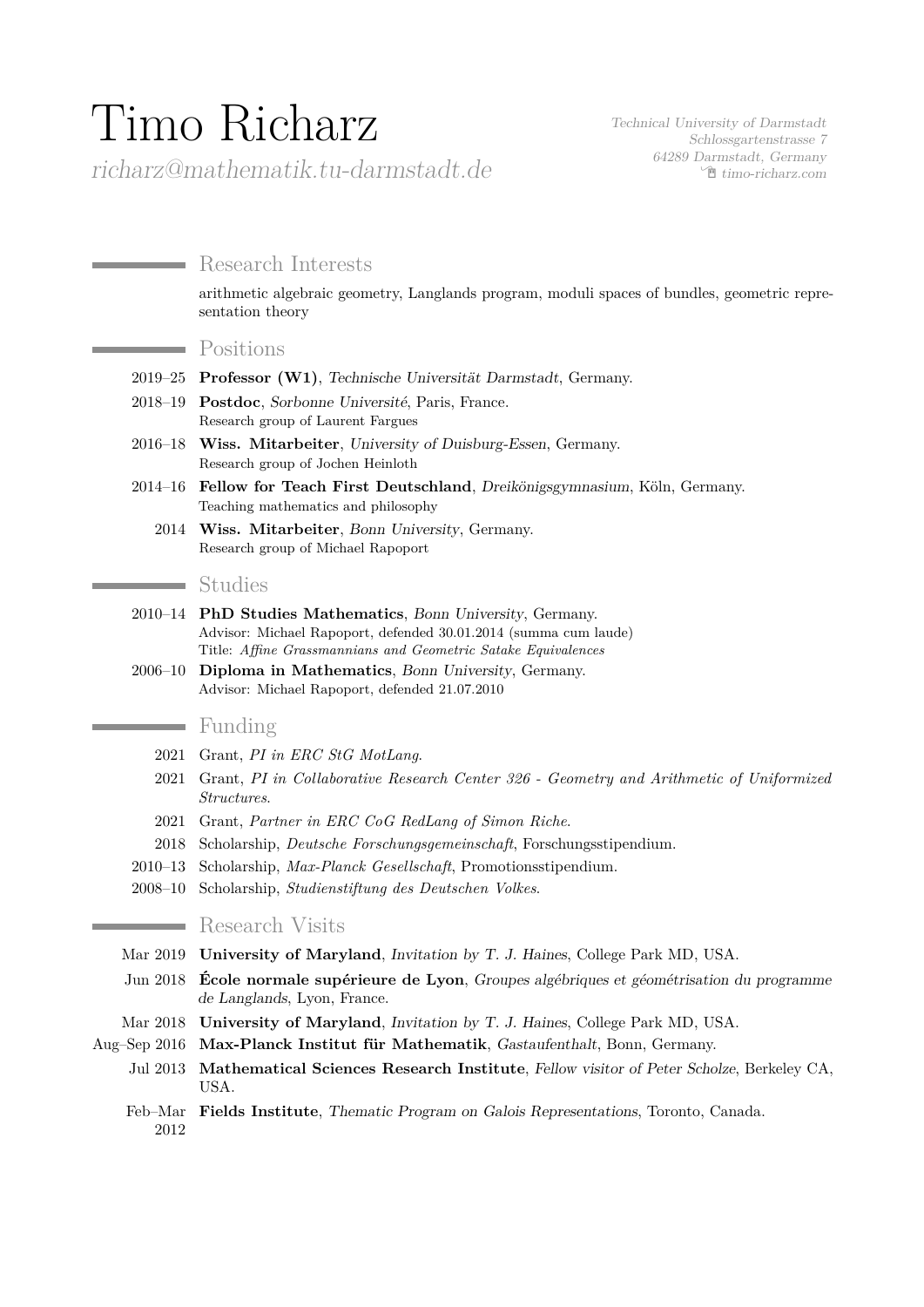Sep–Dec 2010 **Harvard University**, Fellow visitor of Michael Rapoport, Cambridge MA, USA. Jan–Mar 2010 **Institut Henri Poincaré**, Galois trimester, Paris, France.

#### Graduate students

- Mar 2022 Rızacan Çiloğlu.
- Oct 2021 Thibaud van den Hove.
- Oct 2021 Yassine El-Kaouni, jointly supervised with Vincent Pilloni.
- Apr 2019 Patrick Bieker.

#### Organization of scientific meetings

- 2022 Co-organizer (with U. Görtz, T. Wedhorn) of the conference "Arithmetic Algebraic Geometry" at Darmstadt.
- 2022 Co-organizer (with K. Hübner, H. Krieger) of the conference "Women in Arithmetic Geometry" at Heidelberg.
- 2022 Co-organizer (with A. Mayeux, S. Riche) of a workshop on geometric Satake at Clermont-Ferrand.
- 2021 Co-organizer (with O. Venjakob, M. Ulirsch) of the ["Ruth Moufang Lectures"](https://crc326gaus.de/ruth-moufang-lecture/) held online.
- 2019 Co-organizer (with T. Wedhorn) of the workshop "∞[-categories"](https://www.mathematik.tu-darmstadt.de/algebra/forschung_algebra/loewe_usag/events/infinite_categories.en.jsp) at Darmstadt.

Refereed Publications (published/accepted) a an

with Thomas J. Haines, *Normality and Cohen-Macaulayness of Parahoric Local Models*, arXiv:1903.10585, accepted in **Journal of the European Mathematical Society**.

with Jakob Scholbach, *Tate motives on Witt vector affine flag varieties*, **Selecta Mathematica** 27 (2021), 1-34.

with Jakob Scholbach, *The motivic Satake equivalence*, **Mathematische Annalen** 380 (2021), 1595-1653.

with Thomas J. Haines, *The Test Function Conjecture for Parahoric Local Models*, **Journal of the American Mathematical Society** 34 (2021), 135-218.

with Thomas J. Haines, *Smoothness of Schubert varieties in twisted affine Grassmannians*, **Duke Math. Journal** 169 (2020), 3223-3260.

with Thomas J. Haines, *The Test Function Conjecture for Local Models of Weil-restricted groups*, **Compositio Mathematica**, 156 (2020), 1348-1404.

with Jakob Scholbach, *The intersection motive of the moduli stack of shtukas*, **Forum Mathematics, Sigma** 8 (2020), 1-99.

*Spaces with* G*m-action, hyperbolic localization and nearby cycles*, **J. Algebraic Geom.** 28 (2019), 251-289.

*On the Iwahori-Weyl Group*, **Bulletin de la SMF** 144 (2016), 117- 124.

*Affine Grassmannians and Geometric Satake Equivalences*, **Int. Math. Res. Not.** 12 (2016), 3717-3767.

with Xinwen Zhu, Appendix to Xinwen Zhu: *The Geometrical Satake Correspondence for Ramified Groups*, **Annales scientifiques de l'ENS** 48 (2015), 409-451.

*A new approach to the Geometric Satake Equivalence*, **Documenta Mathematica** 19 (2014), 209-246.

*Schubert Varieties in Twisted Affine Flag Varieties and Local Models*, **Journal of Algebra** 375 (2013), 121-147.

Preprints

the control of the control of the control of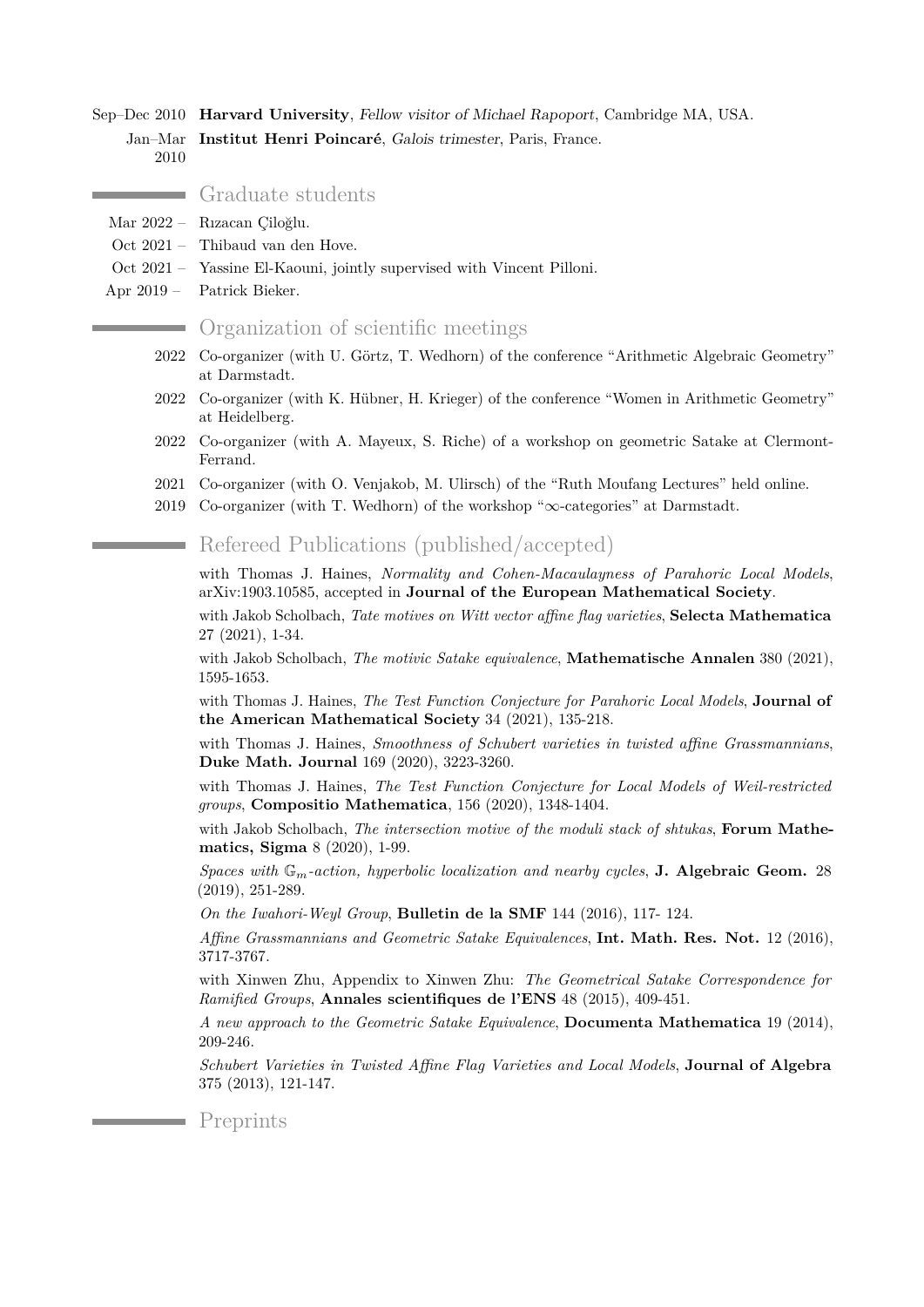with Johannes Anschütz, Ian Gleason, João N. P. Lourenço, *On the p-adic theory of local models*, arxiv.org/abs/2201.01234, 53 pages.

with Tamir Hemo, Jakob Scholbach, *Constructible sheaves and a categorical Künneth formula*, arxiv.org/abs/2012.02853, 43 pages.

with Thomas J. Haines, João N. P. Lourenço, *On the normality of Schubert varieties: Remaining cases of positive characteristic*, arXiv:1806.11001, 46 pages.

with Arnaud Mayeux, Matthieu Romgany, *Néron blowups and low-degree cohomological applications*, arXiv:2001.03597, 22 pages.

#### Proceedings

*Categorical Künneth formula for Weil sheaves*, Automorphic Forms, Geometry and Arithmetic, Oberwolfach Reports (2021).

*Non-normality of Schubert varieties*, Algebraic Groups, Oberwolfach Reports (2021).

*Cohen-Macaulayness of local models*, Arithmetic Geometry, Oberwolfach Reports (2020).

*The test function conjecture for parahoric local models*, Arithmetic of Shimura varieties, Oberwolfach Reports (2019).

*The stack* Bun *and Hecke stacks*, Arbeitsgemeinschaft: Higher Gross-Zagier Formulas, Oberwolfach Reports (2017).

*Affine Grassmannians and Geometric Satake Equivalences*, Langlands correspondence and constructive Galois theory, Oberwolfach Reports (2014).

## Invited Lectures

- Feb 2020 *t.b.a.*, 10h, Peking University, China, (cancelled due to Covid).
- Sep 2019 *Basic geometry of affine Grassmannians*, 6h, Research School on *Buildings and affine Grassmannians*, CIRM, Luminy.
- Oct 2018 *The geometric Satake isomorphism*, 3h, London Number Theory Study group, Imperial College, London.

# Conference Talks

- Jul 2022 *t.b.a.*, AMS-SMF-EMS joint meeting, Grenoble.
- Sep 2021 *Motivic Satake equivalence*, Motives and Representation Theory, Münster.
- Sep 2021 *Constructible sheaves on schemes*, Six Functor Formalism and Motivic Homotopy Theory, Milano.
- Aug 2021 *Categorical Künneth formula for Weil sheaves*, Automorphic Forms, Geometry and Arithmetic, Oberwolfach.
- Apr 2021 *Non-normality of Schubert varieties*, Algebraic Groups, Oberwolfach.
- Mar 2021 *t.b.a.*, IMU-DMV Meeting, Hebrew University, Israel. cancelled due to Covid
- Jul 2020 *Cohen-Macaulayness of local models*, Arithmetic Geometry, Oberwolfach.
- Oct 2019 *Singularities in the reduction modulo p of Shimura varieties*, Modularity and Moduli spaces, Oaxaca, Mexico.
- Jul 2019 *The motivic Satake equivalence*, L-Functions and Geometric Representation Theory, Island of Nisyros, Greece.
- Jul 2019 *Cohen-Macaulayness of parahoric local models*, Shimura varieties, representation theory and related topics, Hokkaido University, Japan.
- Jun 2019 *Cohen-Macaulayness of parahoric local models*, Arithmetic Geometry in Carthage, Tunisian Academy Beit al-Hikma, Tunisia.
- Jan 2019 *The test function conjecture for parahoric local models*, Arithmetic of Shimura Varieties, Oberwolfach.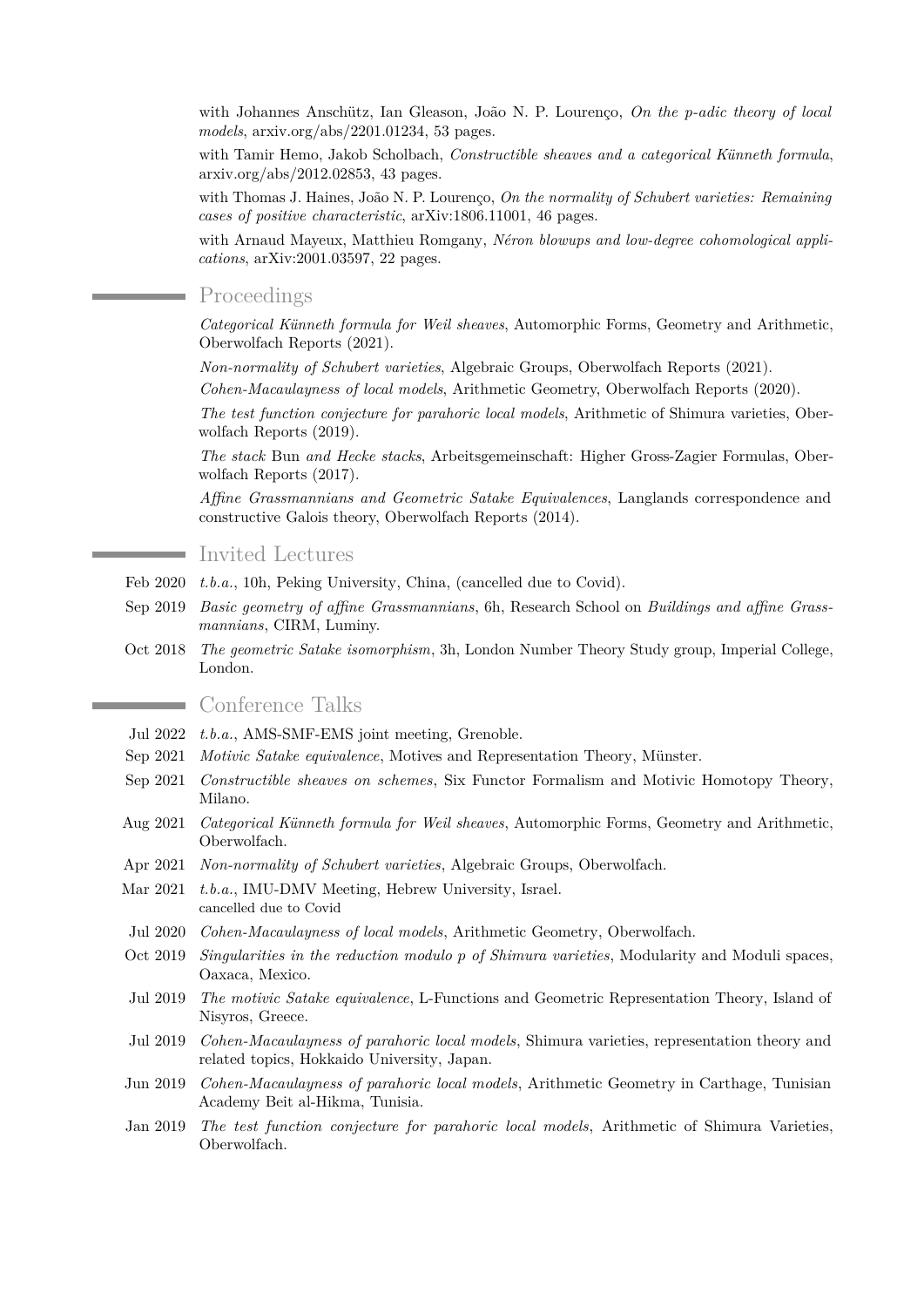- Oct 2018 *Smoothness of Schubert varieties in twisted affine Grassmannians*, Conference on the occasion of Michael Rapoport's 70th birthday, Bonn University.
- Jun 2018 *The test function conjecture for parahoric local models*, Groupes algébriques et géométrisation du programme de Langlands, ENS Lyon.
- Mar 2018 *Spaces with* G*m-actions and applications*, DMV Tagung, University of Paderborn.
- Apr 2017 *The stack* Bun *and Hecke stacks*, Higher Gross-Zagier formulas, Oberwolfach.
- Feb 2014 *Ramified geometric Satake isomorphisms*, Langlands correspondence and constructive Galois theory, Oberwolfach.

#### Seminar Talks

- Dec 2021 *Motive und das Langlands-Programm*, Universität Mainz.
- Jul 2021 *Reduktion von Shimura-Varietäten*, Universität Wuppertal.
- Jul 2021 *Motive und das Langlands-Programm*, LMU Munich.
- May 2021 *A categorical Künneth formula for Weil sheaves*, RAMpAGe seminar.
- Apr 2021 *The motivic Satake equivalence*, Harvard number theory seminar.
- Dec 2020 *Reduktion von Shimura-Varietäten*, Leibniz Universität Hannover.
- Sep 2020 *Reduktion von Shimura-Varietäten*, LMU Munich.
- Jul 2020 *Reduktion von Shimura-Varietäten*, University of Mainz.
- Jun 2020 *Motivische Methoden im Langlandsprogramm*, University of Duisburg-Essen.
- Jun 2020 *The motivic Satake equivalence*, Séminaire TN, Lyon.
- May 2020 *The motivic Satake equivalence*, HUJI-BGU AGNT seminar, Israel.
- May 2020 *Néron blowups and integral models of shtuka spaces*, POINTS seminar, Beijing, China.
- Jan 2020 *The motivic Satake equivalence*, Séminaires de Géométrie Arithmétique et Motivique, Université Paris 13.
- Dec 2019 *Geometry in the reduction modulo p of Shimura varieties*, Max-Planck-Institut, Bonn.
- Dec 2019 *The motivic Satake equivalence*, SAGA, Département de Mathématiques d'Orsay.
- Nov 2019 *Smoothness of Schubert varieties in affine Grassmannians*, Seminar, École Polytechnique Fédérale de Lausanne.
- Nov 2019 *The motivic Satake equivalence*, Forschungsseminar Arithmetische Geometrie, Technische Universität München.
- Jul 2019 *Geometry in the reduction modulo p of Shimura varieties*, Workshop of the GRK 2240, Bergische Universität Wuppertal.
- May 2019 *The intersection motive of the moduli stack of shtukas*, Séminaire Autour des cycles algébriques, IMJ, Paris.
- Mar 2019 *Smoothness of Schubert varieties in affine Grassmannians*, Algebra and Number Theory Seminar, Louisiana State University.
- Mar 2019 *The intersection motive of the moduli stack of shtukas*, Algebra and Number Theory Seminar, University of Maryland.
- Dec 2018 *Smoothness of Schubert varieties in affine Grassmannians*, Séminaire, Université Clermont Auvergne.
- Nov 2018 *The test function conjecture for parahoric local models*, Séminaire de théorie des nombres, Université de Caen.
- Oct 2018 *Motivic Satake Equivalence*, Seminar, Universität Heidelberg.
- May 2018 *The geometric Satake isomorphism over non-algebraically closed fields*, Séminaire Quantique, Université de Strasbourg.
- Sep 2017 *The test function conjecture for parahoric local models*, Séminaire d'arithmétique à Lyon, ENS Lyon.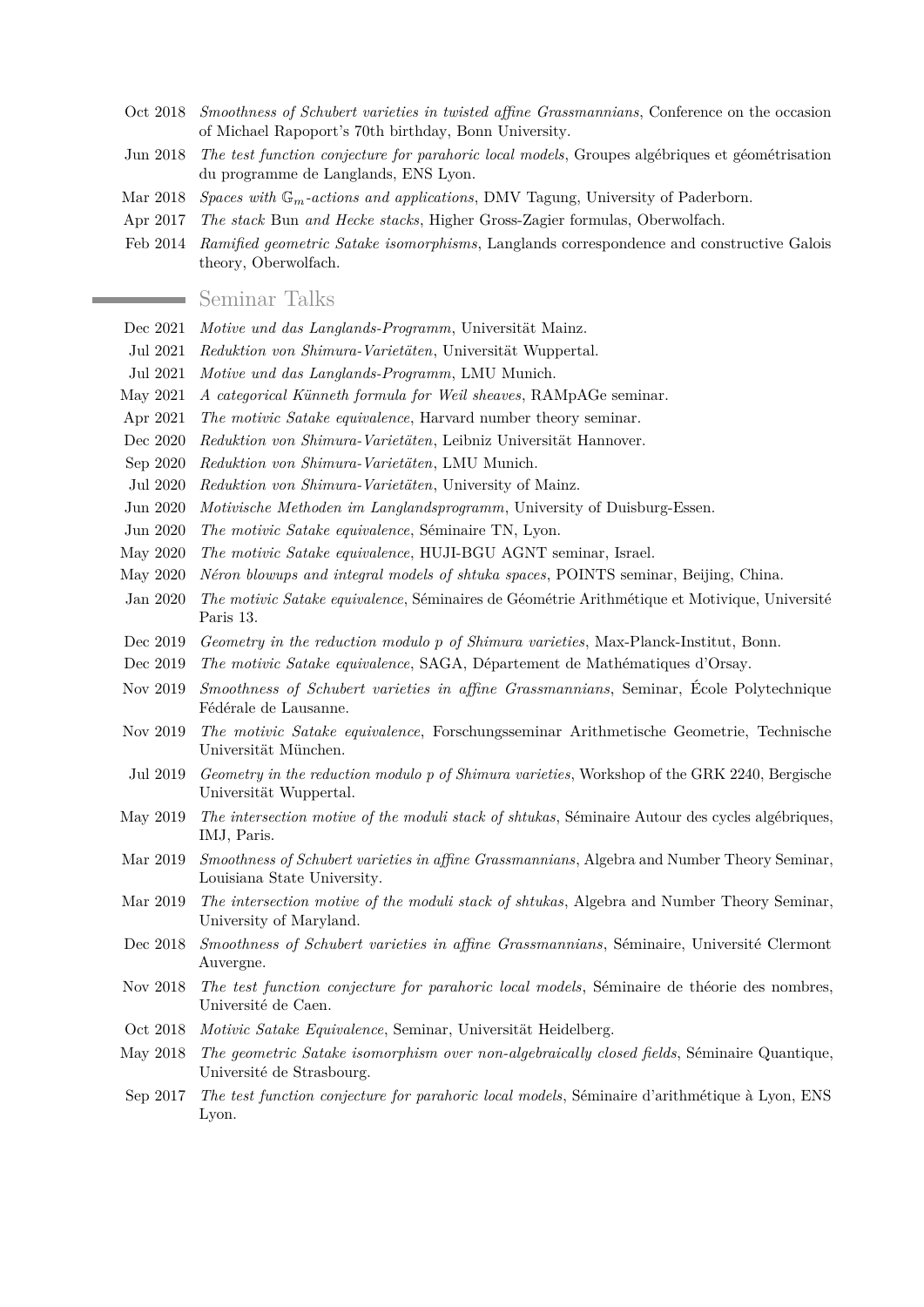- Feb 2017 *Spaces with* G*m-actions and applications*, Seminar des Sonderforschungsbereichs "Higher Invariants", University of Regensburg.
- Jan 2017 *Spaces with* G*m-actions and applications*, Mittagsseminar zur Arithmetik, University of Münster.
- May 2014 *The geometric Satake isomorphism*, Oberseminar zur Arithmetischen Geometrie, University of Bayreuth.
- Nov 2012 *On the geometric Satake isomorphism*, Arbeitsgemeinschaft Arithmetische Geometrie, University of Paderborn.
- Nov 2012 *On the geometric Satake isomorphism*, Forschungsseminar Arithmetische Geometrie, University of Duisburg-Essen.
- Nov 2012 *Schubert varieties in twisted affine flag varieties*, Oberseminar Darstellungstheorie, Bergische Universität Wuppertal.
- Mar 2012 *On the geometric Satake isomorphism*, Thematic Program on Galois Representations, Fields Institute Toronto.

# Teaching Experience

Lecture Courses

- WS 21 *Algebraic Geometry II*, TU Darmstadt, joint with Yingkun Li.
- SS 21 *Einführung in die Algebra*, TU Darmstadt.
- WS 20/21 *Introduction to the Langlands program*, TU Darmstadt.
- SS 20 *Galois cohomology*, TU Darmstadt.
- WS 19/20 *Algebraic Geometry II*, TU Darmstadt, joint with Torsten Wedhorn.
	- SS 19 *Weil Conjectures*, TU Darmstadt.
	- SS 19 *Algebraic Geometry I*, TU Darmstadt.
- WS 18/19 *Pro-étale cohomology*, TU Darmstadt, joint with Torsten Wedhorn.
- WS 17/18 *Didaktik der Linearen Algebra und Analytischen Geometrie*, University of Duisburg-Essen.
- SS 17 *Figuren und Abbildungen im Geometrieunterricht*, University of Duisburg-Essen.
- WS 16/17 *Didaktik der Linearen Algebra und Analytischen Geometrie*, University of Duisburg-Essen. Seminars
- WS 20/21 *Condensed Mathematics*, TU Darmstadt/Universität Frankfurt, joint with Torsten Wedhorn.
- SS 20 *Homological Algebra and Sheaves*, TU Darmstadt/Universität Frankfurt, joint with Torsten Wedhorn.
- WS 18/19 *Prismatic cohomology*, Institut de Mathématiques de Jussieu, joint with Ariane Mezard.
- WS 17/18 *The Fargues-Fontaine curve*, University of Duisburg-Essen.
- WS 17/18 *Seminar on Stacks*, University of Duisburg-Essen, joint with Jochen Heinloth.
- WS 16–WS17 *Forschungsseminar Arithmetische Geometrie*, University of Duisburg-Essen, WS16 joint with Michael Wong.
	- SS 11 *The unramified Drinfeld-Langlands Correspondence*, University of Bonn. Assistency
	- WS 13/14 Michael Rapoport, *Algebra II*, University of Bonn.
		- SS 13 Michael Rapoport, *Algebra I*, University of Bonn.
	- WS 12/13 Michael Rapoport, *Einführung in die Algebra*, University of Bonn. Tutorials

Prepared and held tutorials for students.

SS 07–WS 10 Courses in *Topology, Algebra, Complex Geometry, Linear Algebra and Analysis*.

**Communist Communist Communist Communist Communist Communist Communist Communist Communist Communist Communist Communist Communist Communist Communist Communist Communist Communist Communist Communist Communist Communist C**